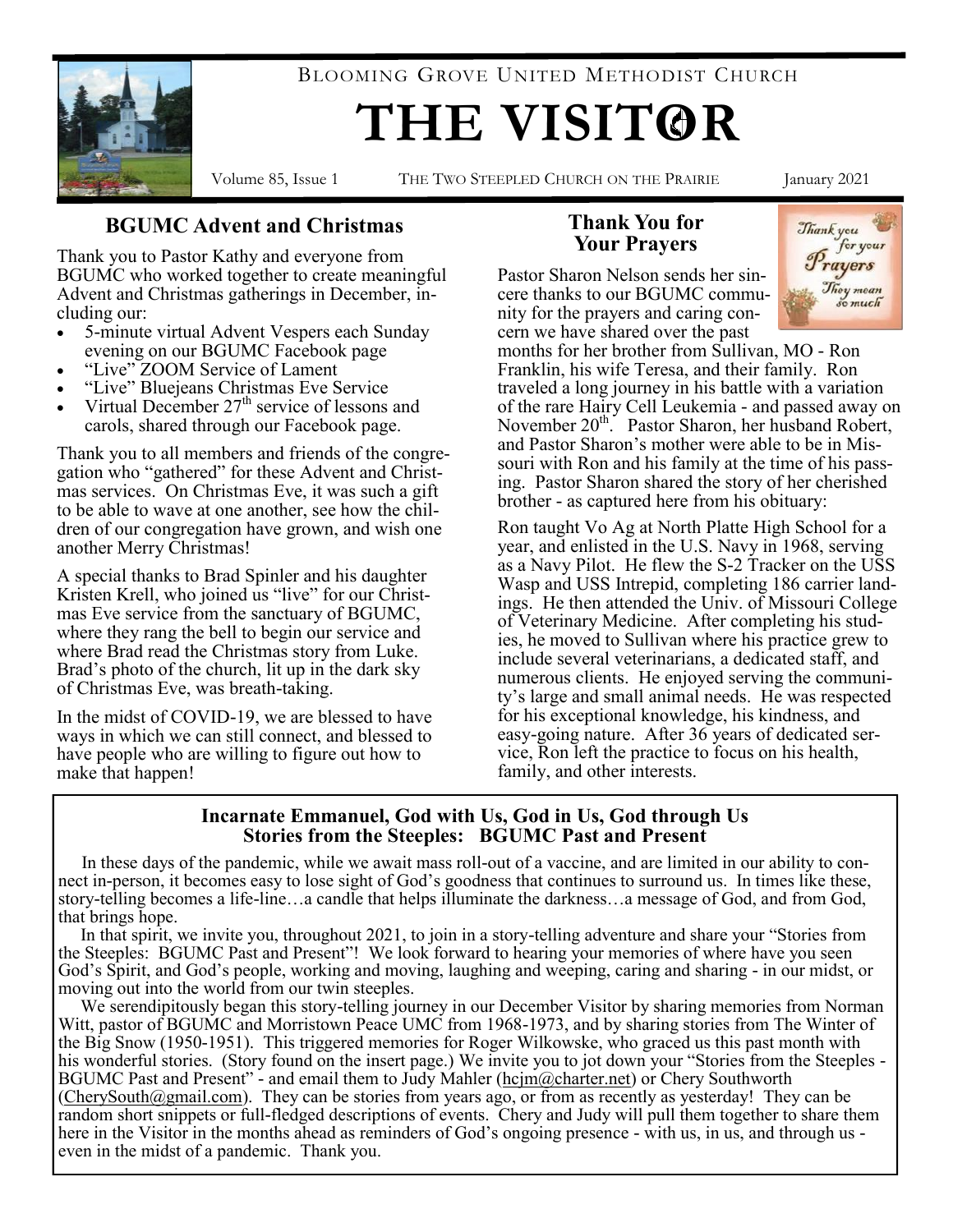

# **January 2021: The Promise of a New Beginning**



January brings the promises that all new years bring to our lives—the TV commercials promise help with "a new me!", new financial security, new homes, and new products! 2021 is a new year that many of us are hoping will bring an end to seclusion; an end to staying away from our dear friends and family members. For many, 2021 is a promise of a new beginning filled with hope.

Our advent and Christmas services were filled with stories surrounding the peace, hope, joy, and love that can be ours throughout the year when we claim the baby Jesus as our Lord and Savior. Titus reminds us of our inheritance as those who accept our lineage as the children of God in chapter 3, verses 4-7:

"*But when the kindness and the love of God our Savior toward man appeared, 5 not by works of righteousness which we have done, but according to His mercy He saved us, through the washing of regeneration and renewing of the Holy Spirit, 6 whom He poured out on us abundantly through Jesus Christ our Savior, 7 that having been justified by His grace we should become heirs according to the hope of eternal life."* 

It was a rough 2020 but God led us through and will continue to lead us through the Leadership Team who made hard decisions. We all miss our sanctuaries and the connection we feel when we gather in those places to worship. Many of our United Methodist brothers and sisters followed the guidance of our health experts and our retired Bishop Ough. I pray that the vaccines created to protect our world from the continued ravages of the Coronavirus pandemic will lead to joyous gatherings in our faith homes!

The new year brings a change to our conference leadership. We will be led by our interim Bishop David Bard. Many know David who was a Pastor in our Minnesota Conference prior to being appointed Bishop. Our January  $10^{th}$  virtual service will feature Bishop Bard's reflection. I will be recuperating from foot surgery which offers me a time to rest while I heal. Our January 3<sup>rd</sup> virtual service will be a service created by our Minnesota Conference and featuring music groups from Minnesota churches and our Minnesota District Superintendents offering messages.

I look forward to this year being the year we see one another, hug one another, and see the light each was created to be!

Be well dear ones, wear your masks, keep washing those hands and Happy New Year!

*Pastor Kathy*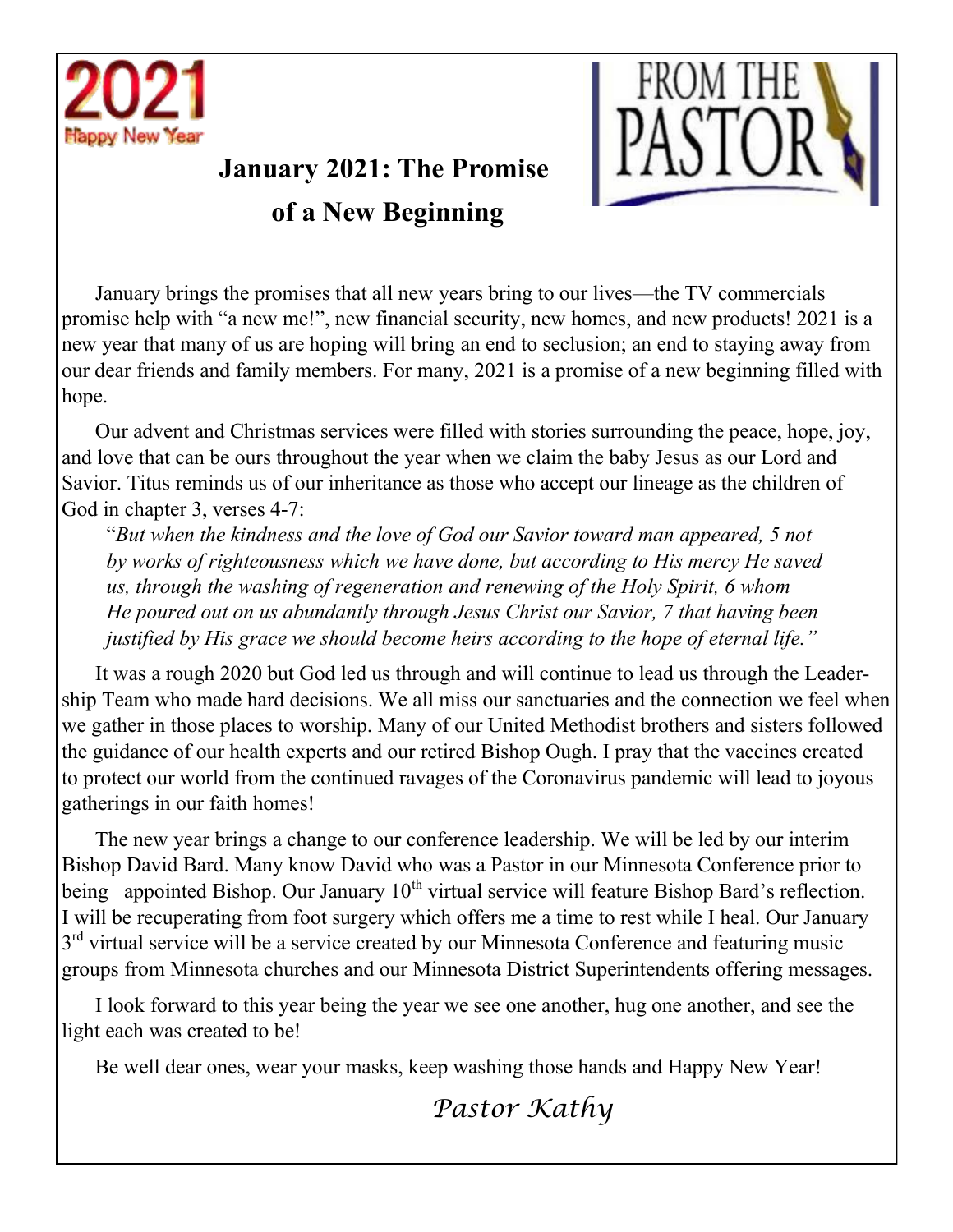### **Happy Birthday**

| December |
|----------|
|----------|

| 30                            | Marge Wilkowske |
|-------------------------------|-----------------|
| $\mathbf{r}$ and $\mathbf{r}$ |                 |

- January
- 4 Charlie Brecht
- 10 Burch Buchholz
- 10 Jerry Mahler
- 13 Jennifer (Danks) Beck
- 17 Derek Bartosch
- 19 Chris Fyvie



 Linda Kosel Haley Nagel Callie Nagel Jim Nagel Brad Spinler Annette Sharp JJ Morgan Erin Nelson

#### **Christmas Surprises for Our Littles**

It all started with a piece of fabric… Deanna Kanne purchased a piece of fabric to make some masks for a friend of hers who is a little dinosaur crazy. She showed her purchase to



Carolyn and said, "Bradley would really like this, too." Thus sprouted an idea to craft some gifts for the youngest of our church family. After checking with a few grandmas (who know what their grandkids are into), the fabric shopping began. Eventually, there were themed masks for the bigger kids (Trolls, dinosaurs, Frozen, etc.) and blankets for the two babies (Peanuts) – see photo above. The Education and Events Team provided ornaments and such for each child, and a fun package was assembled for delivery. Thanks to the various church elves who made the deliveries!







#### **Treasurer's Report**



December 2 -December 28, 2020

#### **General Budget Income \$ 2,455.00**

| Expenses                       |            |
|--------------------------------|------------|
| Conference Claim               | 1,378.90   |
| <b>Sunday School Materials</b> | 120.74     |
| <b>Excel Energy</b>            | 66.87      |
| Loan Interest                  | 80.25      |
| <b>Total Expenses</b>          | \$1,646.76 |
|                                |            |

**(Net Income: + \$ 808.24)** 

#### **Other Income Received**

| Cemetery       | 650.00 |
|----------------|--------|
| Restoration    | 850.00 |
| <b>Visitor</b> | 25.00  |
| Love Offering  | 180.00 |
| Poinsettias    | 88.00  |

 Thank you for your continuing financial support of BGUMC in these difficult days of the coronavirus and social distancing. During this time when we are unable to physically gather, please send your gifts/checks to Blooming Grove United Methodist, P.O. Box 171, Medford, MN 55049-0171. Again, thank you.

Thank you for the mission offering given by Faye Kanne in memory of Harold Kanne.



#### **Welcome Maisie Joan Morgan**

Maisie Joan Morgan was born December 8th to Tyler and Alex Morgan.

She weighed in at 8 lbs. 12 oz. and is 20.5" long.

Big sister, Penelope, is absolutely in love with her baby sister!

Lots of hugs and kisses!

Congratulations to the Morgans.

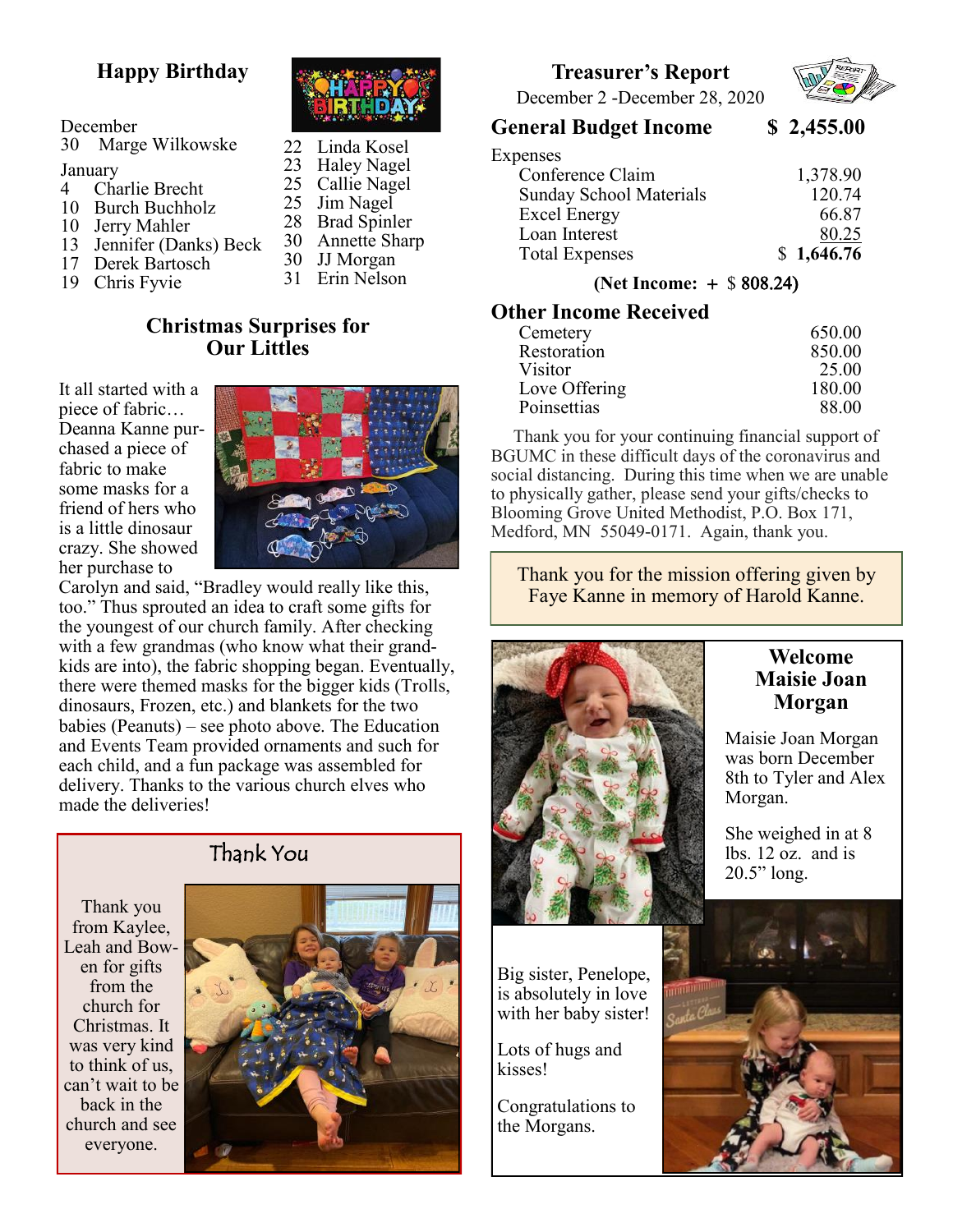#### **Stories from the Steeples: BGUMC Past and Present Memories from Roger Wilkowske**

(Roger grew up attending the Bethel north - portion of BGUMC.)

Enjoyed the VISITOR as always. Back to all of the snows in 1950, my parents, Herb & Doris Wilkowske,

still had work horses and a useable bobsled (complete with a horsehair blanket) so used this method of getting their milk to the Morristown Co-Op Creamery, sometimes driving in the fields to avoid deeper snows on the road which had blown off the fields! Attending Morristown High School at the time, I remember trying to get to Morristown with my 1928 Model A Ford to see my girlfriend, Marjorie Krause (my wonderful wife of 63 years), thinking that with this light weight car, I could just drive over the top of the hard packed snow. Wrong! So had to walk back home and ask my patient father to pull me out once again. How about those rugged farmers, and Rev. Timperly as well, having to walk ahead of the snowplow! This also happened in some areas around our place as that was the only method that worked.

Also in the early 50's as I was approaching Immanuel or the "West" church as we called it, (the south portion of BGUMC - located 3 miles down the road at the time) for our Annual Easter Cantata and Breakfast, I suddenly remembered that I had forgotten the pans of coffee kuchen, a German sweet bread, that mother had made. So I turned around in my Model A and carefully maneuvered icy roads to get back in time for the Cantata via TWA, I Traveled With Angels, that is!

Seems like I remember the wedding of Burch and Dallas Mahler (Judy's folks), possibly during the time my father-in-law, Herb Krause and his crew were "putting the 2 churches together", rain dripping through the canvass covered gap between the two buildings. (Herb also built homes for farmers in the neighborhood - Glenn Mahler, Willie Remund, and Don Remund, and remodeled the farmhouse kitchen for Burch Mahler.)

When the Immanuel building was moved down the road to be connected to the Bethel building (north part of BGUMC), I rode along, and remember



looking up into the church to see swinging chandeliers as it stopped to make the corner just south of the present church site. I also remember the hard time they had moving the Immanuel church through a wet area in Willie Remund's field to the west of its original location, having to use one of his big bright red International Harvestor tractors to assist the

mover.

Other memories include the Saturday night choir practices with Dallas Mahler, choir director. I remember hearing Rev. Perkins during his last sermon, repeatedly saying that Jesus was the way, the truth and the light (how true!), having to ask Dallas, the pianist, what the next song was, and learning later that week that he had passed away from a brain tumor.

I also remember our catechism class every Saturday morning at Rev. Timperly's parsonage with Audrey Saufferer, Lois Karsten, Noel Kanne and Keith Remund.

I remember singing in the BGUMC men's quartet with Lowell Parrish, Wayne Baker, and Harold Kanne, with Dallas Mahler as pianist/coach. Another memory was when Dallas was taking a car full of choir members to Faribault for some mass choir event on a winter evening with snow packed roads. As we were approaching Hwy 60 south of Warsaw coming down a hill she applied the brakes and slid to a stop just short of the highway. She thanked the Lord and remarked "Was this predestination or what??"

Other memories include a summer watermelon feed and one act play put on by our Methodist Youth Fellowship, a trip to the Grotto of the Redemption in Iowa with Mr. & Mrs. Lyle Parrish as our chaperones, the Annual Fall Roast Chicken Suppers that were "finger lickin' good", MYF Christmas Caroling to shut-ins, and board games at the church basement followed by the New Year's Eve Watchnight Service. Wonderful ways to have fellowship and build one another up in the Body of Christ.

Happy New Year!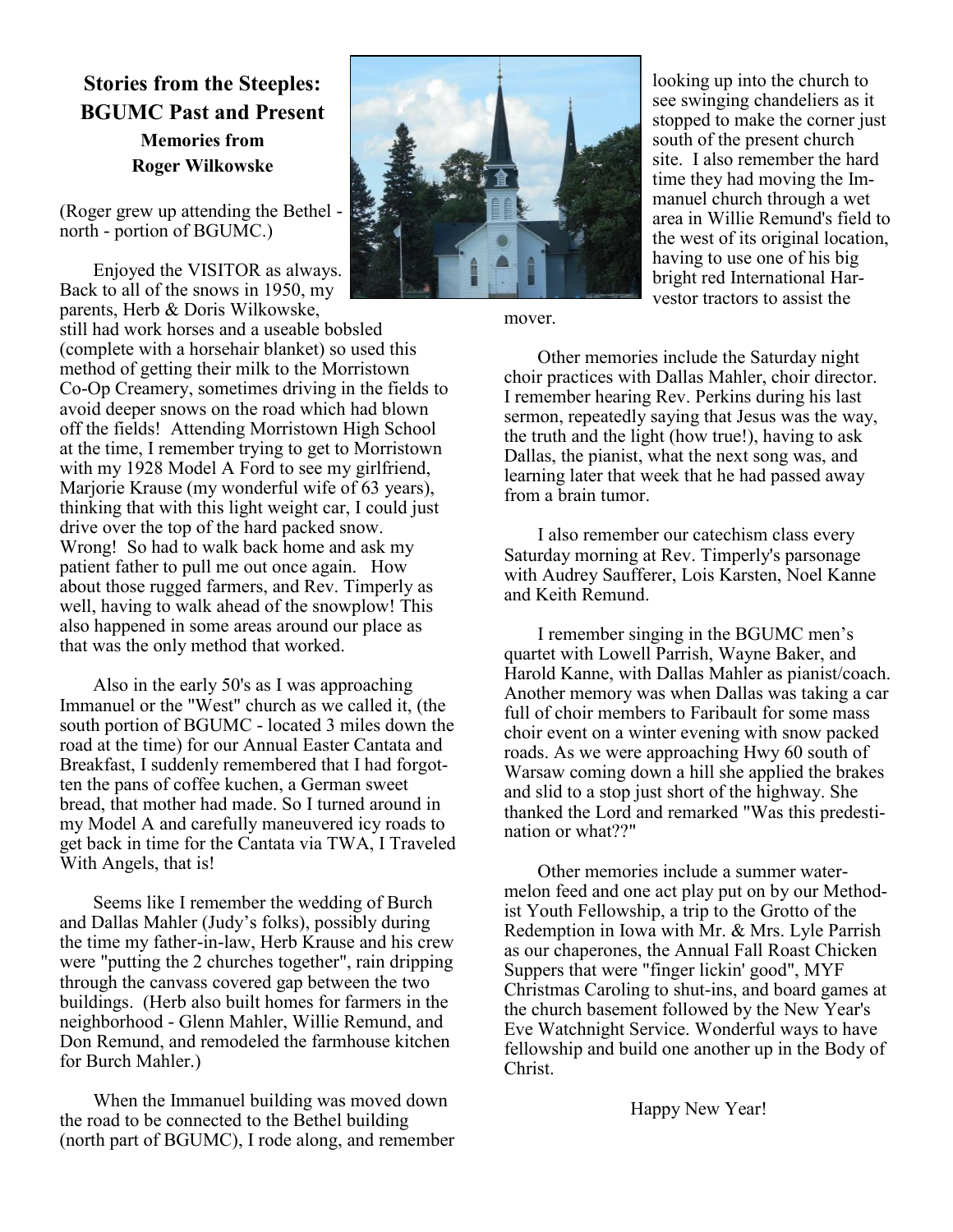

Please pray for the following persons and situations shared publicly within our community of BGUMC in the past month.

*Note from Pastor Kathy King: Please call or text me if you would like me to visit or if there is a prayer concern that you prefer to keep private. We are a community strengthened by the power of prayer. We are stronger when we intercede on the behalf of our brothers and sisters in the faith. Please know that does not mean your name needs to be on a public prayer list. It means that your Pastor can pray for you and help you in any way you define.* 

- Alex and Lacey, and baby Bowen, as they give thanks for Bowen's continuing growth and weight gain and his happy personality! Continue to hold them in prayer as they anxiously await the return of funding for genetic testing (currently reallocated to COVID-19), as it may provide hoped-for answers for Bowen's medical concerns.
- Carolyn Kanne, and her family, as they mourn the death of her aunt, Leona, who had been hospitalized after tripping and falling and breaking two ribs, all complicated by underlying lung and heart conditions.
- Prayers of thanks for Elizabeth, daughter of Chuck and Linda Danks, who has now recovered from COVID-19.
- Prayers of thanks for Don and Char who have recovered from COVID-19.
- Prayers of gratitude for the returned health of Pastor Kathy and Jerry King's grandson, Milo who, thankfully, did not have COVID-19.
- Danni, a coworker of Ryan Saufferer. Danni was just diagnosed with pancreatic cancer. She is 28 years old and has a 17-month old daughter. Please pray that a gentle peace settles on, and securely holds onto, Danni and all those near and dear to her.
- Del who was hospitalized multiple times in the month of December and who battles ongoing health concerns.
- Tracie Spinler's co-worker's grandson who is struggling through difficult days.
- Tracie Spinler's dear friend, LaVonne, whose daughter's father-in-law has been hospitalized with COVID-19.
- Pastor Kathy, as she undergoes major foot surgery in late December and faces a several-week "totally off your feet" recovery period. Also pray for Jerry King, as he will be providing care for Pastor Kathy, her mom, Dee, and the four-legged

critters at their home.

- Theresa Riecke asks for prayers for her oldest brother's best friend, Clint, whose mother passed away in December. It was an unexpected death at a time when Clint and his wife Mindy are journeying with her father (on hospice) to his end of life. Please send prayers for strength for Clint and Mindy and for comfort from family and friends that is so badly needed right now.
- Prayers of thanks for Marlis Mahler's coworker and friend, Alicyn, her husband Jared, and their daughter Lily, who are all recovering from COVID-19.
- Prayers for the Hermel family. Dennis was admitted to the hospital and is awaiting test results.
- All members of BGUMC who are in quarantine due to family members or co-workers who have been diagnosed with COVID.
- The family of Ryan McGillen who passed away in his sleep on Christmas Eve. Ryan was 38 years old and leaves behind a wife and two small children. Ryan's father is a friend of the Southworths.
- All in our circle of family, friends, neighbors, communities - as we move into the "after holiday phase" of COVID. Pray for students, teachers, and staff in school/college - as they figure out ever-evolving formats of "live", hybrid, virtual, or home-school learning, for employees who are navigating work at their physical work locations and/or at home, and for all in the medical field who are working so hard to keep up with increased demands of testing and hospitalizations, as well as caring for patients as they lose their struggle with the virus.
- All in our faith community who privately hold heavy concerns in their hearts. Help us to reflect God's love and care through our words and deeds that they may know BGUMC as a place of solace, comfort, and trust.

## *It is Christmas!*

"It is Christmas every time you let God love others through you… Yes, it is Christmas every time you smile at your brother and offer him your hand." - Teresa of Calcutta